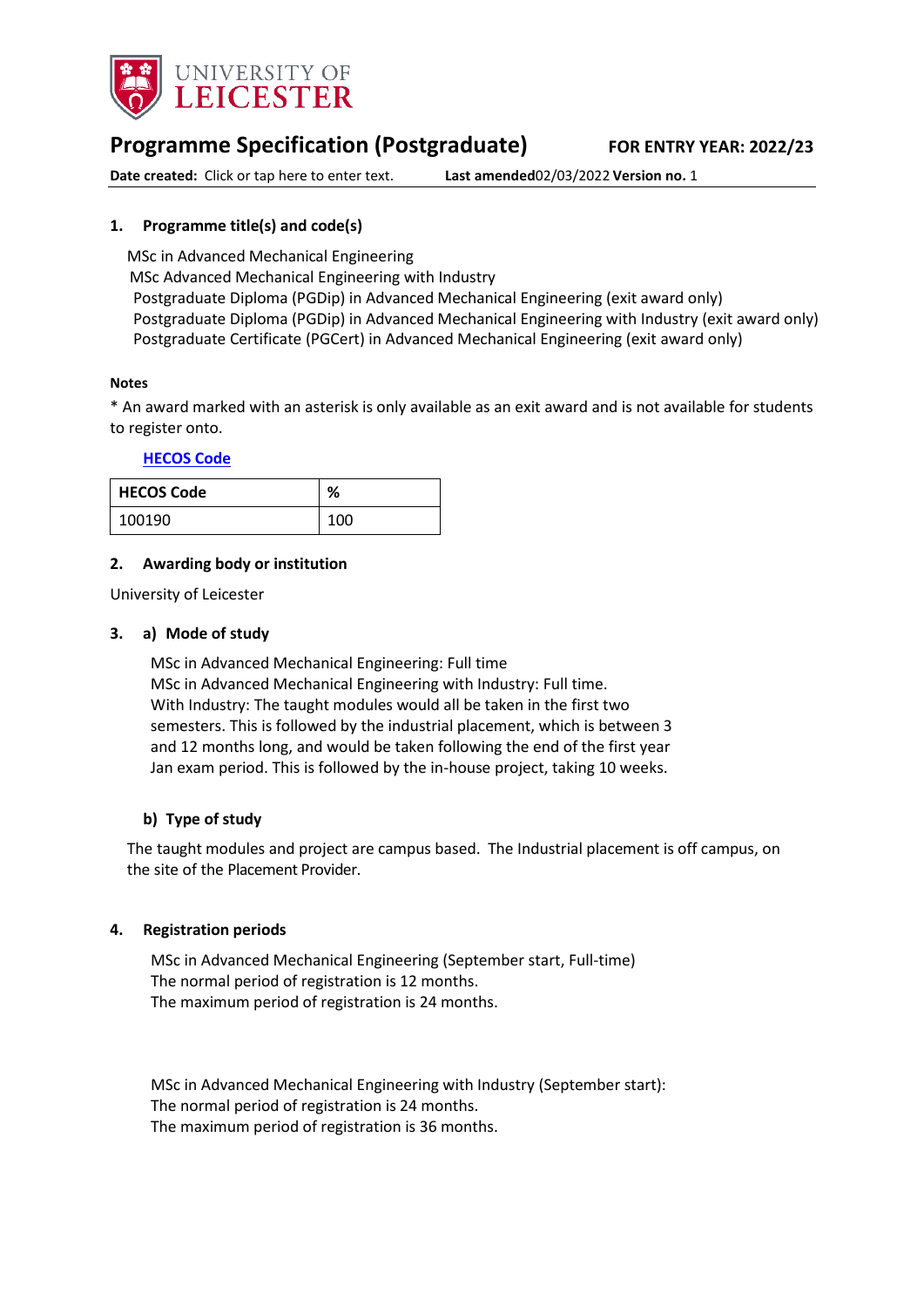# **5. Typical entry requirements**

Candidates should normally have at least a good second class honours degree in a relevant subject from a British university; or a qualification recognized by the University as equivalent. Applicants for the "with Industry" variant should have or expect to gain at least a very good second class honours BSc degree or qualification of equivalent standard recognised by the University in a relevant subject.

### **English language**

Candidates whose first language is not English will be required to provide evidence of appropriate language skills. A score of 6.5 in IELTS or an equivalent is required, with no less than a score of 6.0 in any element, but if candidates have been instructed in their  $u/g$  courses in English in certain countries for a period of at least two years, this may be deemed adequate. Courses at the University's English Teaching Unit are offered to candidates who fail this requirement. The course must be completed before the MSc can begin.

### **6. Accreditation of Prior Learning**

n/a

### **7. Programme aims**

The course aims to introduce and develop state-of-the-art methodologies and techniques relevant to current and future strategies for the design of mechanical systems and components. Particular attention will be given to the development of investigative, modelling and computational strategies. The course covers fluid dynamics, solid structures, advanced and conventional materials and control systems.

Students should be able to:

• Demonstrate specific knowledge and understanding of advanced topics in Mechanical Engineering and to be able to apply this knowledge in the design and simulation of real-world systems;

• Describe their role in their company and the company's role in relation to customers and the industrial sector in which it sits;

• Continue to develop their professional engineering education through CPD programmes of related areas;

• Work effectively as part of both multi- and single-disciplinary teams;

• Demonstrate clear communication skills and be competent users of IT communication techniques (e.g. oral presentation and report writing);

• Pursue research (MSc graduates only);

For this 'with industry' variant, these additional programme aims apply:

- Prepare students for career and training opportunities which relates to their degree in both the private and public sectors, and voluntary organisations.
- Construct effective applications for placement opportunities

# **8. Provide students the opportunity to recognise suitable plans for transitioning into the workplaceReference points used to inform the programme specification**

- QAA Benchmarking Statement
- Framework for Higher Education Qualifications (FHEQ)
- UK Quality Code for Higher Education
- [University Learning](https://www2.le.ac.uk/offices/sas2/quality/learnteach) Strategy
- [University Assessment Strategy](https://www2.le.ac.uk/offices/sas2/quality/learnteach)
- University of Leicester Periodic Developmental Review Report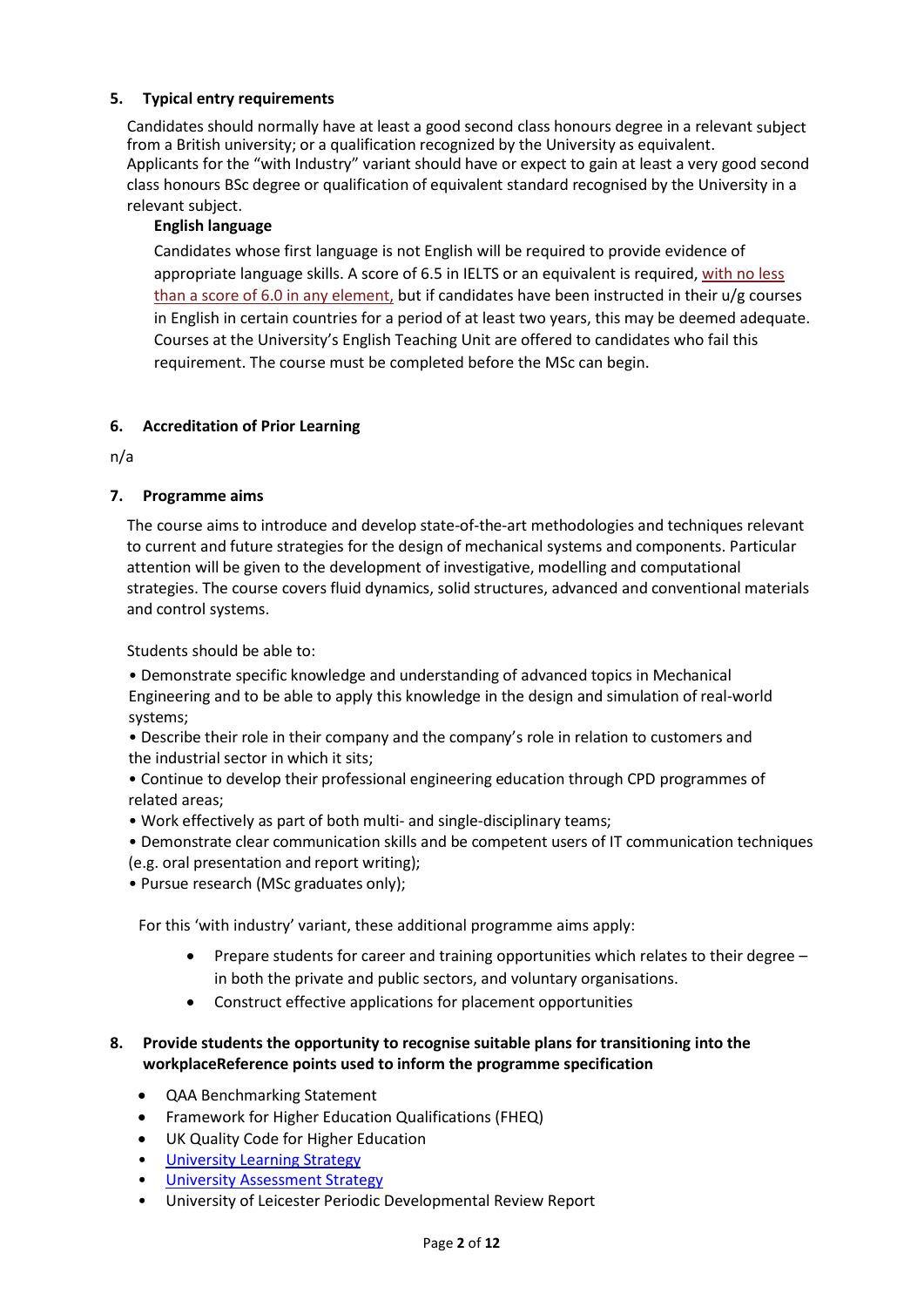- External Examiners' reports (annual)
- United Nations Education for Sustainable Development Goals
- Student Destinations Data
- Engineering Accreditation Board (EAB) Masters Degree other than Integrated Masters, and EngD Learning Outcomes (AHEP 3rd Edition)
- UK-SPEC (UK Standard for Professional Engineering Competence)

### **9. Programme Outcomes**

Unless otherwise stated, programme outcomes apply to all awards specified in [1.](#page-0-0) Programme title(s).

### **Discipline specific knowledge and competencies**

i) Knowledge

| <b>Intended Learning</b><br><b>Outcomes</b>                                                                                             | <b>Teaching and Learning Methods</b>                                               | <b>How Demonstrated?</b>                                                                                                             |
|-----------------------------------------------------------------------------------------------------------------------------------------|------------------------------------------------------------------------------------|--------------------------------------------------------------------------------------------------------------------------------------|
| Core knowledge of fluid<br>dynamics, solid structures,<br>advanced and<br>conventional materials<br>and of control systems.             | Lectures, Specified reading,<br>Laboratory classes, Design<br>exercises, Tutorials | Module examinations,<br>Laboratory, design exercise and<br>literature review reports, oral<br>presentations, tutorial<br>performance |
| Practical experience of the<br>application of Engineering<br>knowledge to real world<br>scenarios, through the industrial<br>placement. | With Industry: Placement<br>preparation and supervision.                           | Industrial placement                                                                                                                 |

### ii) Concepts

| <b>Intended Learning</b><br><b>Outcomes</b>                                                                    | <b>Teaching and Learning Methods</b>             | <b>How Demonstrated?</b>                                                                                              |
|----------------------------------------------------------------------------------------------------------------|--------------------------------------------------|-----------------------------------------------------------------------------------------------------------------------|
| Design, selection and testing<br>of materials, mechanisms in<br>structures, design of flows,<br>robust control | Lectures, Practical classes,<br><b>Tutorials</b> | Module examinations,<br>Laboratory, design exercise and<br>literature review reports, oral<br>presentations, tutorial |

### iii) Techniques

| <b>Intended Learning</b><br><b>Outcomes</b>                                                                                                                                                            | <b>Teaching and Learning Methods</b>                                                                                       | <b>How Demonstrated?</b>                                                                                                                           |
|--------------------------------------------------------------------------------------------------------------------------------------------------------------------------------------------------------|----------------------------------------------------------------------------------------------------------------------------|----------------------------------------------------------------------------------------------------------------------------------------------------|
| Practical demonstration of<br>experimental methods<br>for fluid dynamics and<br>structures. Competent use<br>οf<br>standard<br>and<br>specialized engineering<br>design tools. Model-<br>based control | Laboratory classes, Individual<br>Project and module design exercise<br>supervision, Practical<br>demonstrations, Lectures | Laboratory and design exercise<br>reports, module design exercise<br>assessment, Individual Project<br>progress and report, Module<br>examinations |
| Practical experience of the<br>application of Engineering<br>techniques to real world<br>scenarios                                                                                                     | With Industry: Placement<br>preparation and supervision.                                                                   | Industrial placement                                                                                                                               |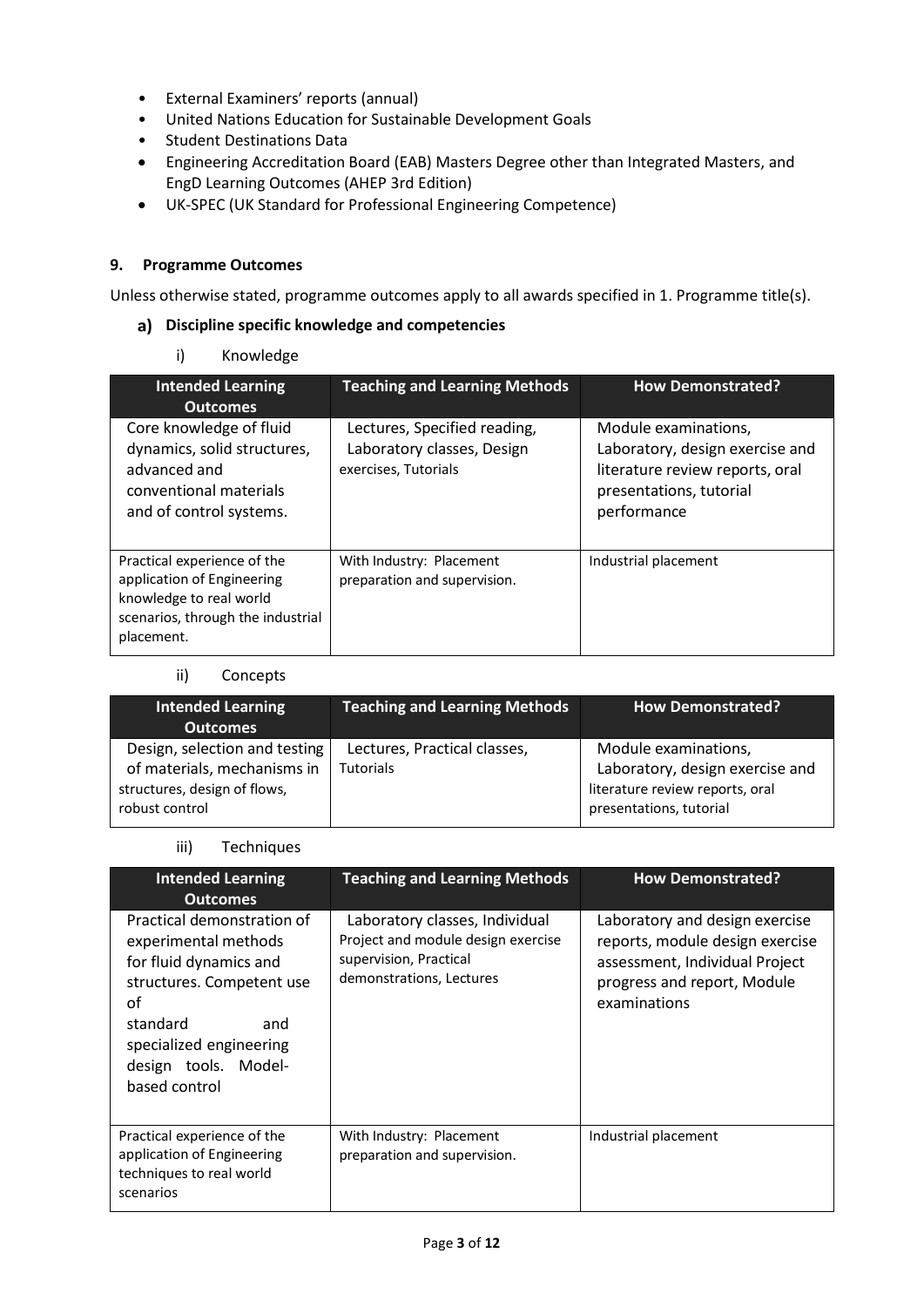# iv) Critical analysis

| Intended Learning<br><b>Outcomes</b>                            | <b>Teaching and Learning Methods</b>                   | <b>How Demonstrated?</b>                                                                            |
|-----------------------------------------------------------------|--------------------------------------------------------|-----------------------------------------------------------------------------------------------------|
| Critical appraisal of results.<br>Critical review of literature | Laboratory, design exercise and<br>project supervision | Laboratory, module design<br>exercise and literature review<br>reports, Project progress and report |

# v) Presentation

| <b>Intended Learning</b><br><b>Outcomes</b>                                                | <b>Teaching and Learning Methods</b>                                                                             | <b>How Demonstrated?</b>                                                                     |
|--------------------------------------------------------------------------------------------|------------------------------------------------------------------------------------------------------------------|----------------------------------------------------------------------------------------------|
| Presentation of scientific<br>results, Participation in<br>scientific discussion           | Tutorials, Module seminars,<br>Laboratory classes, module<br>design exercise supervision, Project<br>supervision | Module presentations,<br>Laboratory, module design<br>exercise and Individual project report |
| With Industry: report key<br>responsibilities and<br>achievements from their<br>placement. | With Industry: Placement<br>preparation and supervision.                                                         | With Industry: Placement assessment<br>and reports.                                          |

# vi) Appraisal of evidence

| <b>Intended Learning</b><br><b>Outcomes</b>                                                                 | <b>Teaching and Learning Methods</b>                     | <b>How Demonstrated?</b>                                                            |
|-------------------------------------------------------------------------------------------------------------|----------------------------------------------------------|-------------------------------------------------------------------------------------|
| Experimental methods,<br>Project design                                                                     | Lectures, Laboratory classes,<br>Project supervision     | Written examinations,<br>laboratory and design exercise<br>reports, Project reports |
| With Industry: evaluate<br>critically their impact and<br>results achieved in the<br>workplace environment. | With Industry: Placement<br>preparation and supervision. | With Industry: Placement assessment<br>and reports.                                 |

# **b)** Transferable skills

# i) Research skills

| <b>Intended Learning</b><br><b>Outcomes</b>              | <b>Teaching and Learning Methods</b>                                  | <b>How Demonstrated?</b>                                          |
|----------------------------------------------------------|-----------------------------------------------------------------------|-------------------------------------------------------------------|
| Literature review,                                       | Tutorials, lectures, Laboratory                                       | Module design exercise reports                                    |
| Experimental design, Laboratory<br>skills, Data analysis | classes, module design exercise<br>work, Project supervision meetings | and oral presentations, Course work,<br>Individual project report |

# ii) Communication skills

| <b>Intended Learning Outcomes</b>                                             | <b>Teaching and Learning Methods</b>                                                  | <b>How Demonstrated?</b>                                                                      |
|-------------------------------------------------------------------------------|---------------------------------------------------------------------------------------|-----------------------------------------------------------------------------------------------|
| Report writing, Scientific<br>Communication                                   | Project supervision meetings,<br>laboratory and design exercise<br>classes, Tutorials | Laboratory, design exercise and<br>literature review<br>reports, Individual<br>project report |
| Learning how to work and<br>communicate in a modern<br>industrial environment | With Industry: Placement<br>preparation and supervision.                              | Industrial placement                                                                          |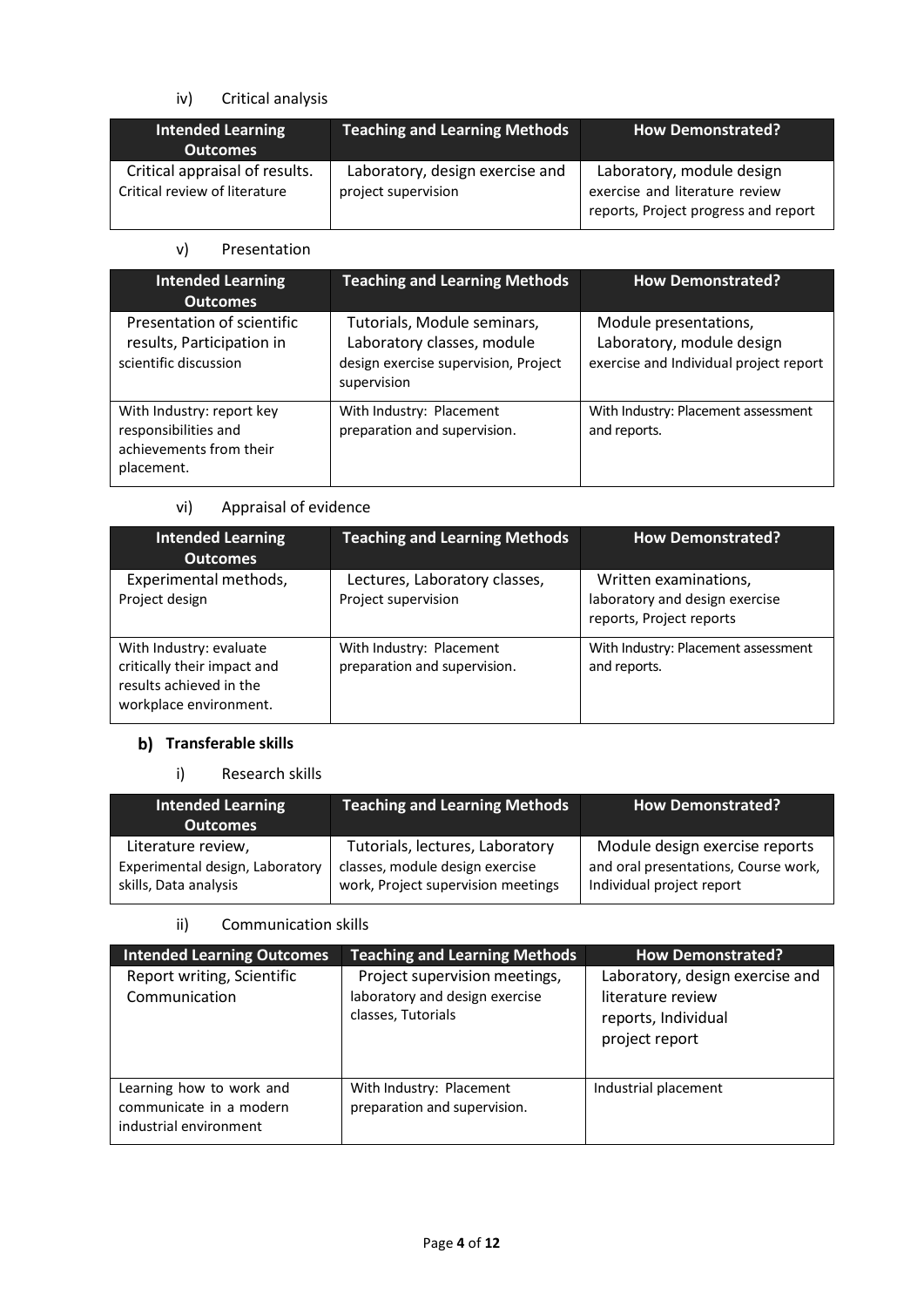# iii) Data presentation

| <b>Intended Learning</b><br><b>Outcomes</b>                                                     | <b>Teaching and Learning Methods</b>                                                    | <b>How Demonstrated?</b>                                                  |
|-------------------------------------------------------------------------------------------------|-----------------------------------------------------------------------------------------|---------------------------------------------------------------------------|
| IT, Analytical and graphical<br>methods, CAD drawings,<br><b>Statistics</b>                     | Project supervision meetings,<br>course work (laboratories,<br>module design exercises) | Seminars, Course work reports,<br>Project reports, Module<br>examinations |
| Practical experience of the<br>application of Engineering<br>software within modern<br>industry | With Industry: Placement<br>preparation and supervision.                                | Industrial placement, Placement<br>assessment and reports.                |

iv)

| Intended Learning<br><b>Outcomes</b> | <b>Teaching and Learning Methods</b> | <b>How Demonstrated?</b> |
|--------------------------------------|--------------------------------------|--------------------------|
|                                      |                                      |                          |
|                                      |                                      |                          |

v)

| <b>Intended Learning</b><br><b>Outcomes</b> | <b>Teaching and Learning Methods</b> | <b>How Demonstrated?</b> |
|---------------------------------------------|--------------------------------------|--------------------------|
|                                             |                                      |                          |
|                                             |                                      |                          |

# vi) Working relationships

| <b>Intended Learning</b><br><b>Outcomes</b>                                                                  | <b>Teaching and Learning Methods</b>                                                             | <b>How Demonstrated?</b>                                  |
|--------------------------------------------------------------------------------------------------------------|--------------------------------------------------------------------------------------------------|-----------------------------------------------------------|
| Project management,<br>Organization skills, Time<br>management, Working in<br>groups                         | Project supervision meetings,<br>Group working in modules<br>(laboratories and design exercises) | Module design exercise<br>assessment, Seminar performance |
| With Industry: communicate<br>professionally through selection<br>processes and networking<br>opportunities. | With Industry: Placement<br>preparation and supervision                                          | With Industry: Placement<br>assessment and reports        |

# vii) Managing learning

| <b>Intended Learning</b><br><b>Outcomes</b>                                                                | <b>Teaching and Learning Methods</b>                                                       | <b>How Demonstrated?</b>                                                 |
|------------------------------------------------------------------------------------------------------------|--------------------------------------------------------------------------------------------|--------------------------------------------------------------------------|
| Study skills, Information<br>management, Developing<br>specialization and interests,<br>Project management | Tutorials and seminars, Library<br>and IT skills sessions, project<br>supervision meetings | Course work, module design<br>exercise assessment, project<br>assessment |
|                                                                                                            |                                                                                            |                                                                          |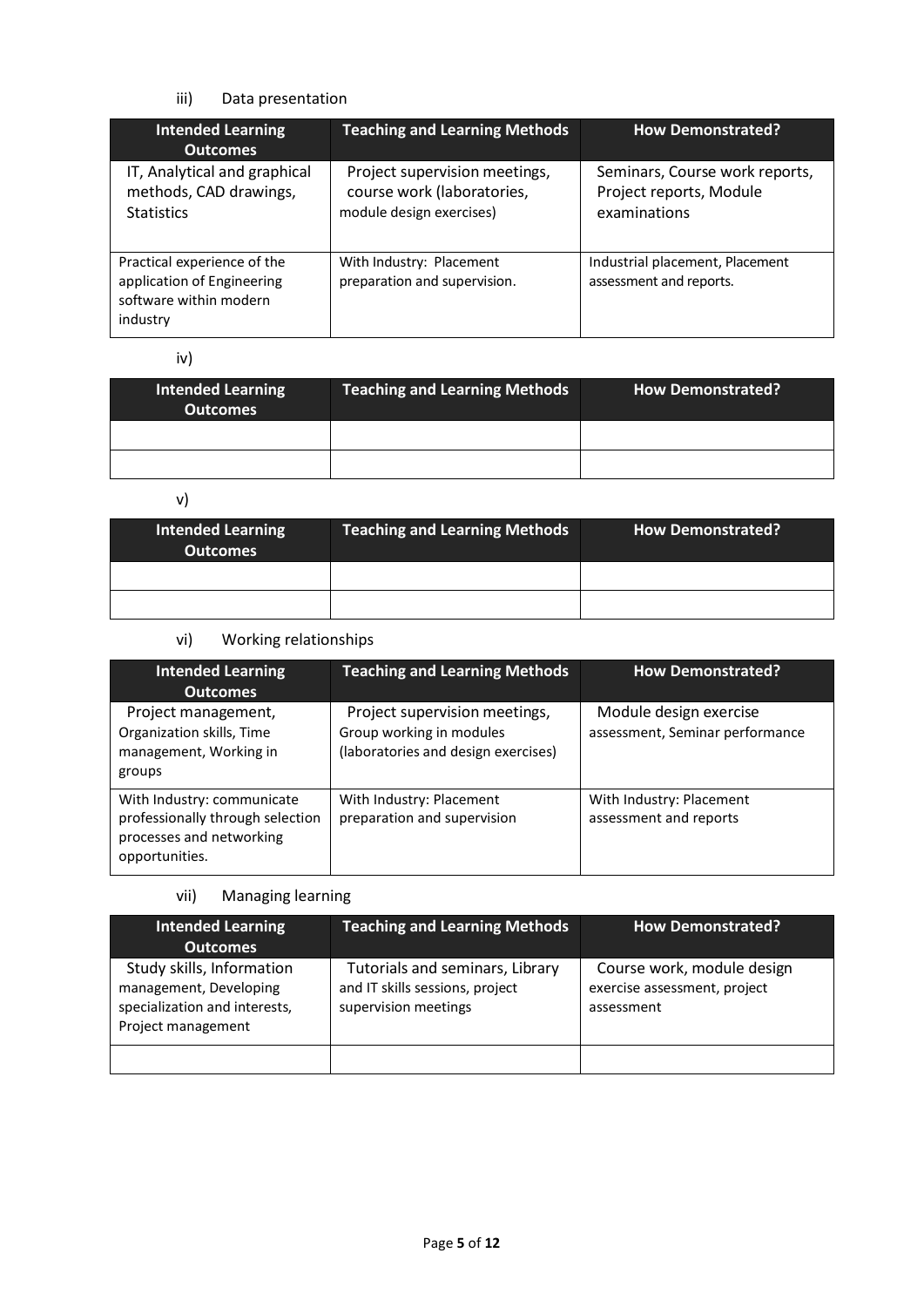viii) Career management

| <b>Intended Learning</b>                      | <b>Teaching and Learning Methods</b>         | <b>How Demonstrated?</b>                                         |
|-----------------------------------------------|----------------------------------------------|------------------------------------------------------------------|
| <b>Outcomes</b>                               |                                              |                                                                  |
| 1. Select appropriate<br>resources for        | Placement preparation 1 & 2:                 | Formative module feedback<br>through session tasks and           |
| researching/securing                          | Students are provided with                   | exercises                                                        |
| placement opportunities                       | dedicated and timetabled                     |                                                                  |
| 2. Explain the process for                    | sessions to prepare to search                |                                                                  |
| applying for and securing                     | and secure an industrial                     |                                                                  |
| a relevant placement                          | placement.                                   |                                                                  |
| 3. Construct effective                        |                                              |                                                                  |
| applications for                              |                                              |                                                                  |
| placement opportunities                       | Problem solving classes,                     |                                                                  |
| 4. Recognise suitable plans                   | Masterclasses, Career                        |                                                                  |
| for transitioning into a                      | development programmes,                      |                                                                  |
| placement                                     | Independent research.                        |                                                                  |
| 5. Apply the theoretical and                  |                                              | <b>Completion of Monthly Reflective</b>                          |
| practical aspects of the                      | On placement:                                | Journals to record skills                                        |
| material studied at the                       |                                              | development, major                                               |
| University and                                | Students undertake a minimum                 | achievements, key areas of work,                                 |
| demonstrate the                               | of 3 months experience in the                | learning points and challenges                                   |
| personal and professional                     | workplace.                                   | overcome.                                                        |
| skills necessary for your                     |                                              |                                                                  |
| role within the                               |                                              | Assessed by a Placement                                          |
| organisation.                                 | Project supervision, independent<br>research | Portfolio, comprising of a                                       |
| 6. Compose a Professional                     |                                              | Reflective Summary, Professional                                 |
| Development Plan                              |                                              | Development Plan, and Updated                                    |
| considering your                              |                                              | CV (excluded from word count) to                                 |
| strengths, development                        |                                              | formally assess on a pass or fail                                |
| areas and motivations for                     |                                              | basis.                                                           |
| your next step                                |                                              |                                                                  |
| 7. Modify your CV to                          |                                              | Formative feedback during a<br>Placement Visit (in person or via |
| include the skills and                        |                                              | Skype) from Placement Provider and                               |
| experience you have                           |                                              | Placement Tutor regarding reflection                             |
| gained through your<br>significant experience |                                              | on skills development, areas of                                  |
| gained in the past 12                         |                                              | strength and weakness and                                        |
| months                                        |                                              | contribution to the workplace.                                   |
|                                               |                                              |                                                                  |
|                                               |                                              |                                                                  |
|                                               |                                              |                                                                  |
|                                               |                                              |                                                                  |

# **10. Special features**

The course is accredited by IMechE and IET subject to 5 yearly re-accreditation.

With Industry;

- i. After completing the eight taught modules and exams in the first year of the course, students will carry out between 3 and 12 months employment in an industrial placement. Students will be encouraged to undertake the maximum period of employment possible, to gain the full benefit of experience in industry.
- **ii.** On the return from an industrial placement, the Placement Student will carry out an in-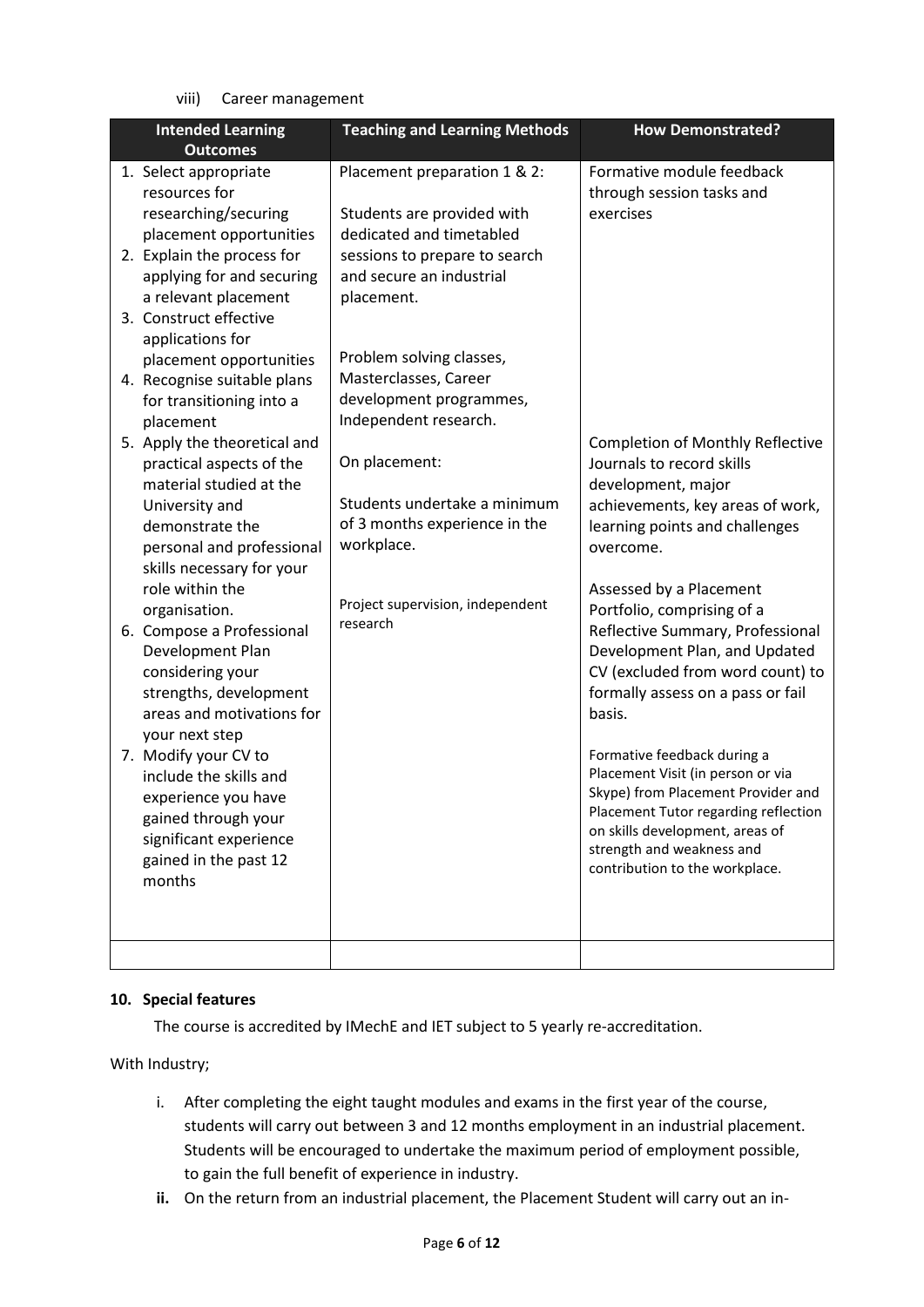house project in the School or Department, as per the normal non-Industry MSc The project will be supervised and assessed within the Department. The project title will be decided, in conjunction with the Placement Student, while they are on placement.

- iii. During the industrial placement, appropriate support will be provided by the School or Department as defined in the Code of Practice.
- **iv.** Placement Students will be expected to complete a Monthly Reflective Journal to record their training. This will support the Placement Student to complete the Placement Portfolio which is assessed on a pass/fail basis, and will have no credit weighting in the MSc.
- **v.** Placement Students who do not pass the assessment or meet the minimum duration of an industrial placement will receive the standard MSc degree.

# **11. Indicators of programme quality**

The programme is subject to all normal departmental, college and institutional academic quality assurance processes.

It is the student's responsibility to secure an industrial placement. Students are invited to attended Placement Preparation modules, additional support workshops and 1-2-1 appointments with the Career Development Service. Employer led activities provide a platform for students to engage with organisations who are recruiting students for year in industry roles.

The 'with Industry' MSc relies on the Placement Provider to provide work suitable for an MSc student. To ensure the role is relevant, the School or Department assesses the industrial placement through the University's Placement Approval Process. The Placement Provider will be asked to provider:

- An indication of the area of the organisation where the Placement Student will work.
- An indication of the area of expertise that the Placement Student should have or will gain.
- Whether the work is suitable only for a UK national, for and EU national or for an overseas student.
- The resources available to the Placement Student. For example, design software, textbooks, laboratory equipment, product specimens, access to facilities in the organisation.
- Identification of a suitable industrial mentor (i.e. a graduate with knowledge of the area and at least a couple of years of experience in the field).

When a Placement Student starts an industrial placement, they will be required to complete health and safety documents and confirm they have completed a formal induction process no later than the 2nd week of placement.

Placement Students will be provided with a Study Guide for their industrial placement and support them to complete the assessment. The School or Department will undertake a placement start check, regular communications, visits to the workplace (physical and/or virtual) and evaluation. Communication and contact between the Placement Student, Placement Provider and University provides support should issues arise.

# **12. Criteria for award and classification**

This programme follows the standard scheme of taught postgraduate award and classification set out i[n Senate Regulations](http://www.le.ac.uk/senate-regulations) – see the version of *Senate Regulation 6 governing taught postgraduate programmes of study* relevant to year of entry.

The following additional award requirements for this programme have been approved: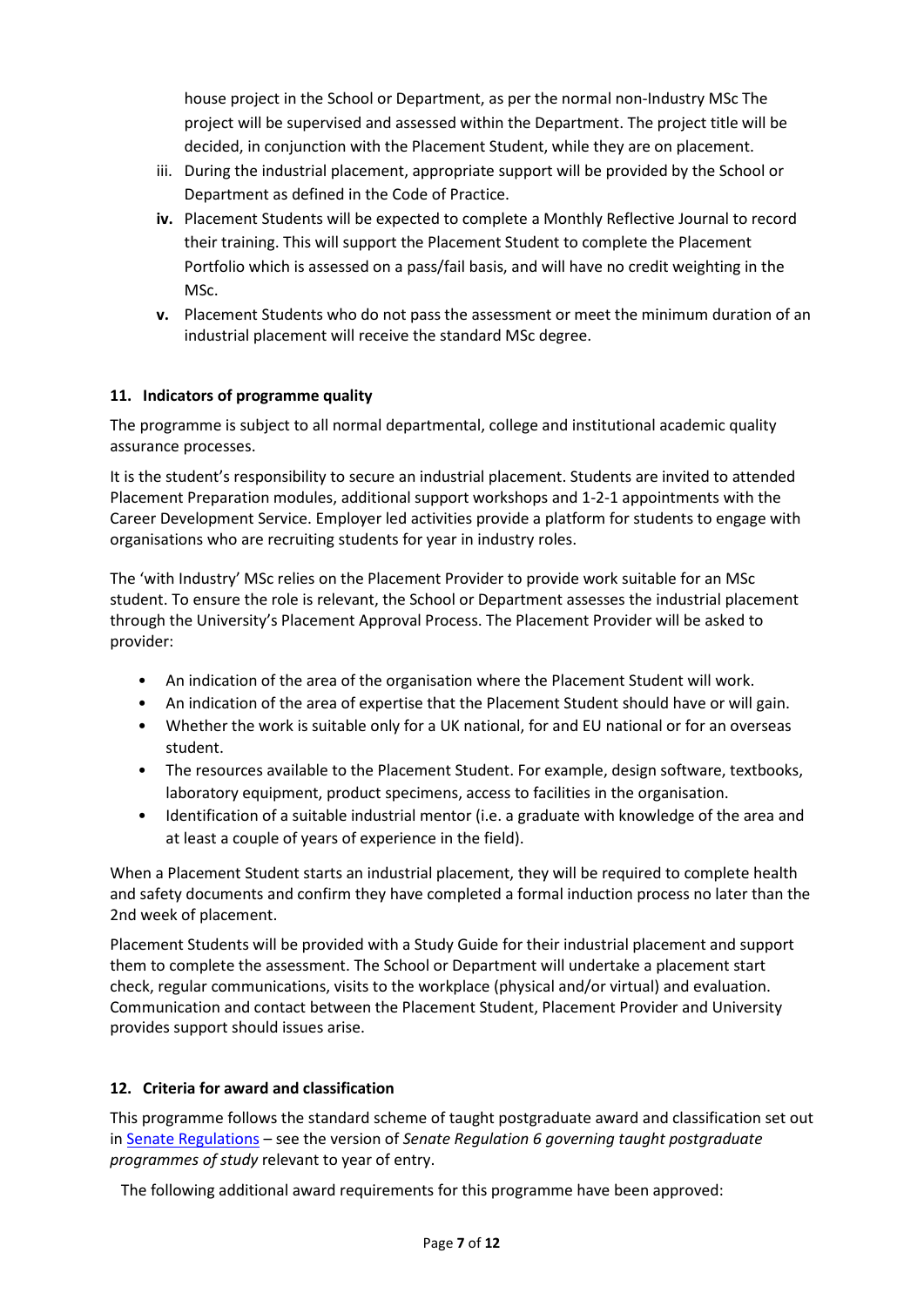- This programme follows the Scheme of Assessment for Master degree programmes with a structure of 120 credits of taught modules and a project of 60 credits, with the variation (required by the Engineering Council for accreditation purposes) that a maximum of 15 credits may be failed at grade D (40-49%) and no credits failed at grade F (0-39%). Students who fail to meet this criterion will be considered for an interim award based on the taught component of the programme.
- A student who successfully completes an industry placement but does not meet the award requirements for an MSc may be considered for the exit award of PGDip with industry.

# **13. Progression points**

As defined i[n Senate Regulations](http://www.le.ac.uk/senate-regulation6) - refer to the version of *Senate Regulation 6 governing taught postgraduate programmes of study* relevant to year of entry.

The following additional award requirements for this programme have been approved:

A Placement Student will revert back to the degree without Year in Industry if:

- 1. At the semester 1 exam board, they have less than one module at merit level and any failed modules at <50%. No progression rule is applied at the semester 2 exam board. In the case of failed modules with mitigating circumstances, the semester 1 board will use its discretion.
- 2. They fail to secure an industrial placement role.
- 3. They fail to pass the assessment related to the industrial placement.
- 4. The industrial placement ends early due to the behaviour of the Placement Student not being in accordance with the University's Regulations for Students, Student Responsibilities. The Placement Student will need to return to the University and carry out an in-house project in the School or Department, as per the normal non-Industry MSc. To prevent such an incident from happening, processes are in place to identify any possible issues or concerns early in the industrial placement role. This includes a start check, regular communications, visits to the workplace (physical and/or virtual) and evaluation. Communication and contact between the Placement Student, Placement Provider and University provides support should issues arise.
- 5. They discontinue their industrial placement and carry out an in-house project in the School or Department, as per the normal non-Industry MSc.

In the event that a Placement Student is moved to the standard campus-based MSc, the Placement Provider will be notified immediately. For overseas students, the UKBA will also be informed immediately. Placement Provider's will be made that any contract of employment shall be made subject to satisfactory completion of the taught part of the MSc.

Three months is the minimum time required for an industrial placement to be formally recognised. If the industrial placement is terminated earlier than 3 months as a result of event outside of the Placement Students control (for example redundancy, or company liquidation), the following process will be adopted:

- 1. If the Placement Student has completed less than 2 months, they will be supported to search for another placement to take them up to the required minimum of 3 months for the industrial placement to be formally recognised. If the Placement Student does not find a placement to meet this criteria they will be required to suspend and transferred onto the degree without industry.
- 2. If the Placement Student has completed 2 months, they will be supported to search for another placement to take them up to the 3 months required for the industrial placement to be formally recognised. If the Placement Student cannot source an additional placement to take them to 3 months, assessments related to the industrial placement will be set for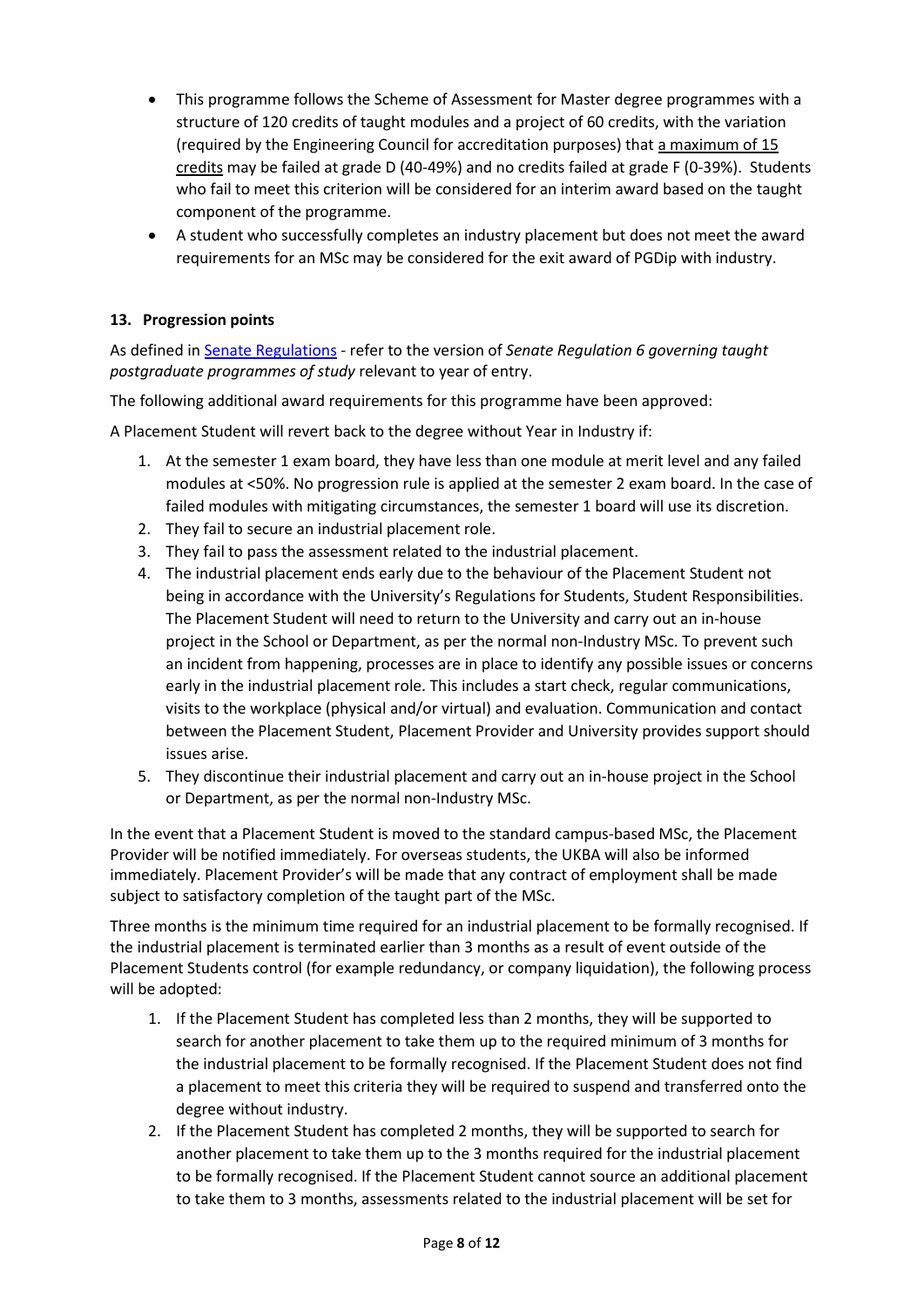the student to make it possible for the individual learning objectives for the industrial placement to be met. This will allow with industry to be recognised in the degree certificate.

- 3. The duration of time between the two Placement Providers to meet the minimum 3 months of an industrial placement must not exceed the period of time required to comply with visa requirements.
- 4. A Placement Student is permitted to undertake an industrial placement which runs across two academic years.

In cases where a student has failed to meet a requirement to progress he or she will be required to withdraw from the course and a recommendation will be made to the Board of Examiners for an intermediate/exit award where appropriate.

### **14. Rules relating to re-sits or re-submissions**

As defined i[n Senate Regulations](http://www.le.ac.uk/senate-regulation6) - refer to the version of *Senate Regulation 6 governing taught postgraduate programmes of study* relevant to year of entry.

### **15. External Examiners reports**

The details of the External Examiner(s) for this programme and the most recent External Examiners' reports for this programme can be found at **exampapers@Leicester** [log-in required]

### **16. Additional features** (e.g. timetable for admissions)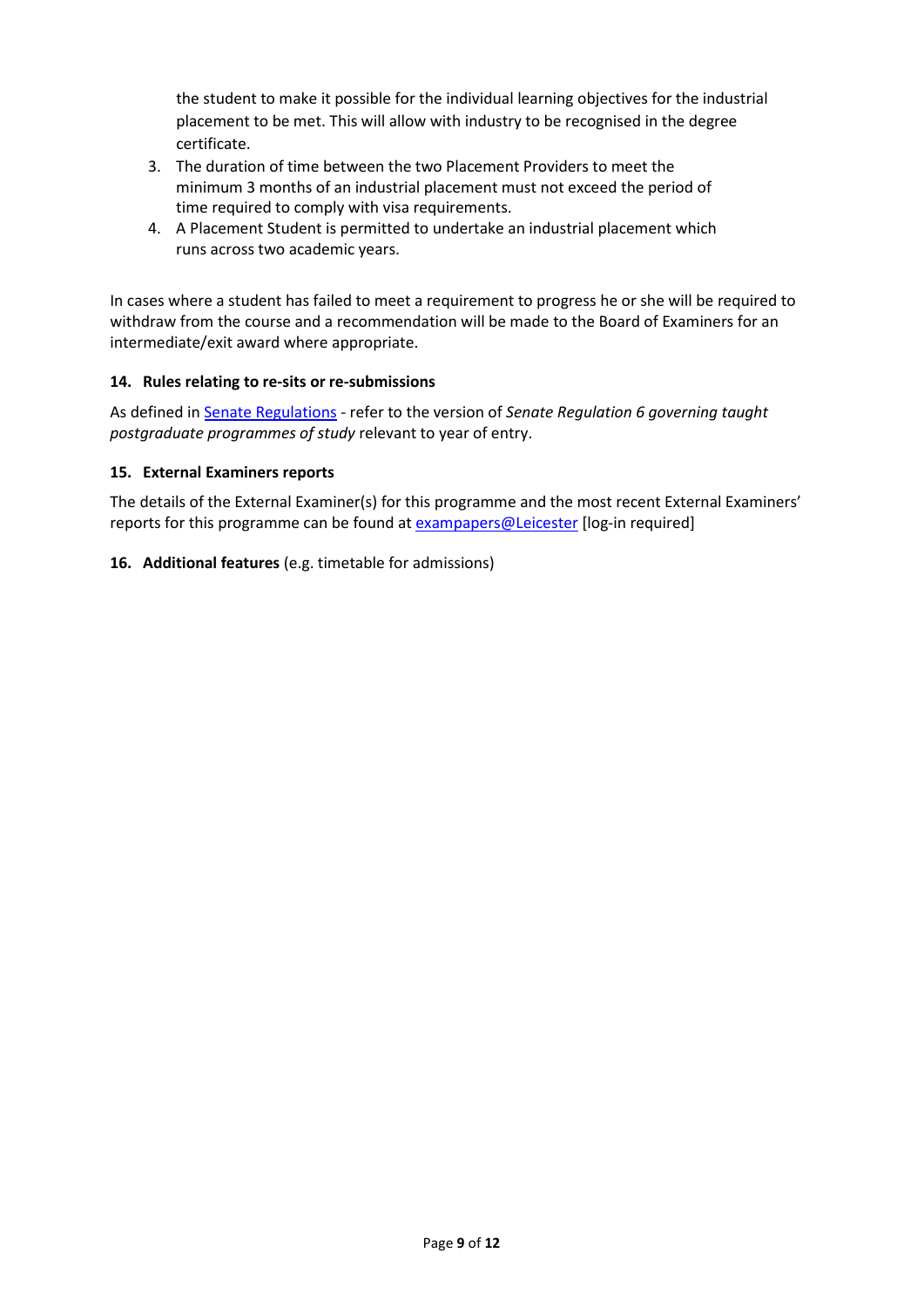

# **Programme Specification (Postgraduate) FOR ENTRY YEAR:** Choose an item.

**Date created:** Click or tap here to enter text. **Last amended:** Click or tap to enter a date. **Version no.** Choose an item.

# **Appendix 1: Programme structure (programme regulations)**

The University regularly reviews its programmes and modules to ensure that they reflect the current status of the discipline and offer the best learning experience to students. On occasion, it may be necessary to alter particular aspects of a course or module.

### **Updates to the programme**

| Academic year affected | <b>Module Code(s)</b> | Update |
|------------------------|-----------------------|--------|
|                        |                       |        |
|                        |                       |        |
|                        |                       |        |
|                        |                       |        |

# MSc Advanced Mechanical Engineering with Industry

# **Credit breakdown**

| <b>Status</b>        | <b>Year long</b>   | Semester 1         | Semester 2         | <b>Other delivery</b><br>period |
|----------------------|--------------------|--------------------|--------------------|---------------------------------|
| Core taught          | Choose an<br>item. | 45 credits         | n/a                | Choose an<br>item.              |
| Optional             | Choose an<br>item. | 15 credits         | 60 credits         | Choose an<br>item.              |
| Dissertation/project | Choose an<br>item. | Choose an<br>item. | Choose an<br>item. | 60 credits                      |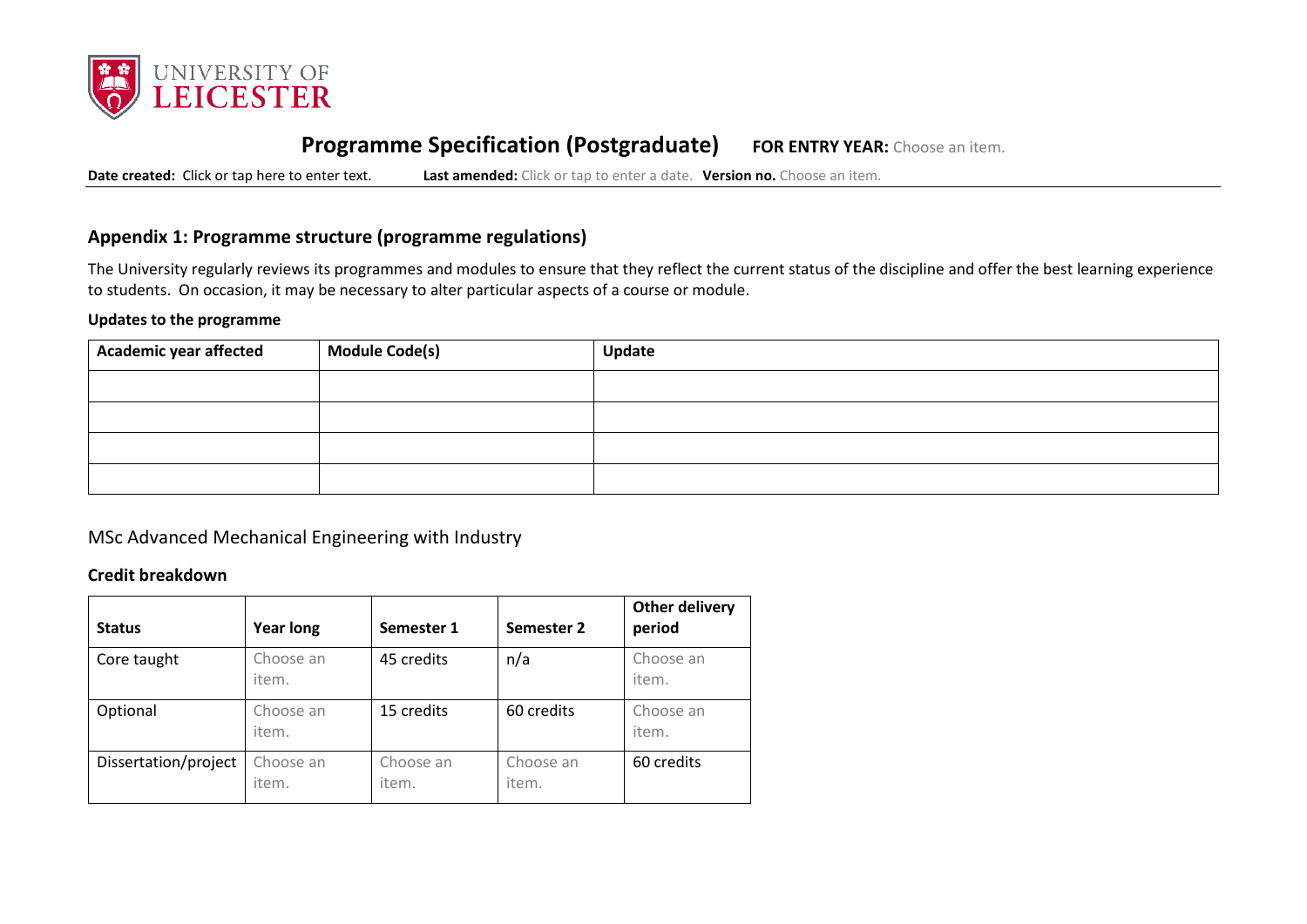### 180 credits in total

# **Level 7/Year 1 Choose an item.**

# Core modules

| Delivery period | Code     | <b>Title</b>                               | <b>Credits</b> |
|-----------------|----------|--------------------------------------------|----------------|
| Semester 1      | EG7010   | <b>Engineering Design Case Study</b>       | 15 credits     |
| Semester 1      | EG7115   | Fluid Stability, Transition and Turbulence | 15 credits     |
| Semester 1      | EG7116   | <b>Advanced Solid Mechanics</b>            | 15 credits     |
| Semester 1      | ADEG7221 | Placement Preparation 1*                   | n/a            |
| Semester 2      | ADEG7222 | Placement Preparation 2*                   | n/a            |

### **Notes**

(\*) are only in the "with Industry" programme

*Please note January starters will do Semester 2 modules then Semester 1 modules.*

# Option modules

| Delivery period | Code   | <b>Title</b>                            | <b>Credits</b> |
|-----------------|--------|-----------------------------------------|----------------|
| Semester 1      | EG7015 | <b>Rotorcraft Mechanics and Control</b> | 15 credits     |
| Semester 1      | EG7413 | <b>Spacecraft Systems Engineering</b>   | 15 credits     |
| Semester 2      | EG7324 | Signal Processing                       | 15 credits     |
| Semester 2      | EG7126 | <b>Advanced Composite Materials</b>     | 15 credits     |
| Semester 2      | EG7040 | <b>Robust and Nonlinear Control</b>     | 15 credits     |
| Semester 2      | EG7422 | <b>Advanced Gas Turbines</b>            | 15 credits     |
| Semester 2      | EG7125 | <b>Computational Fluid Dynamics</b>     | 15 credits     |